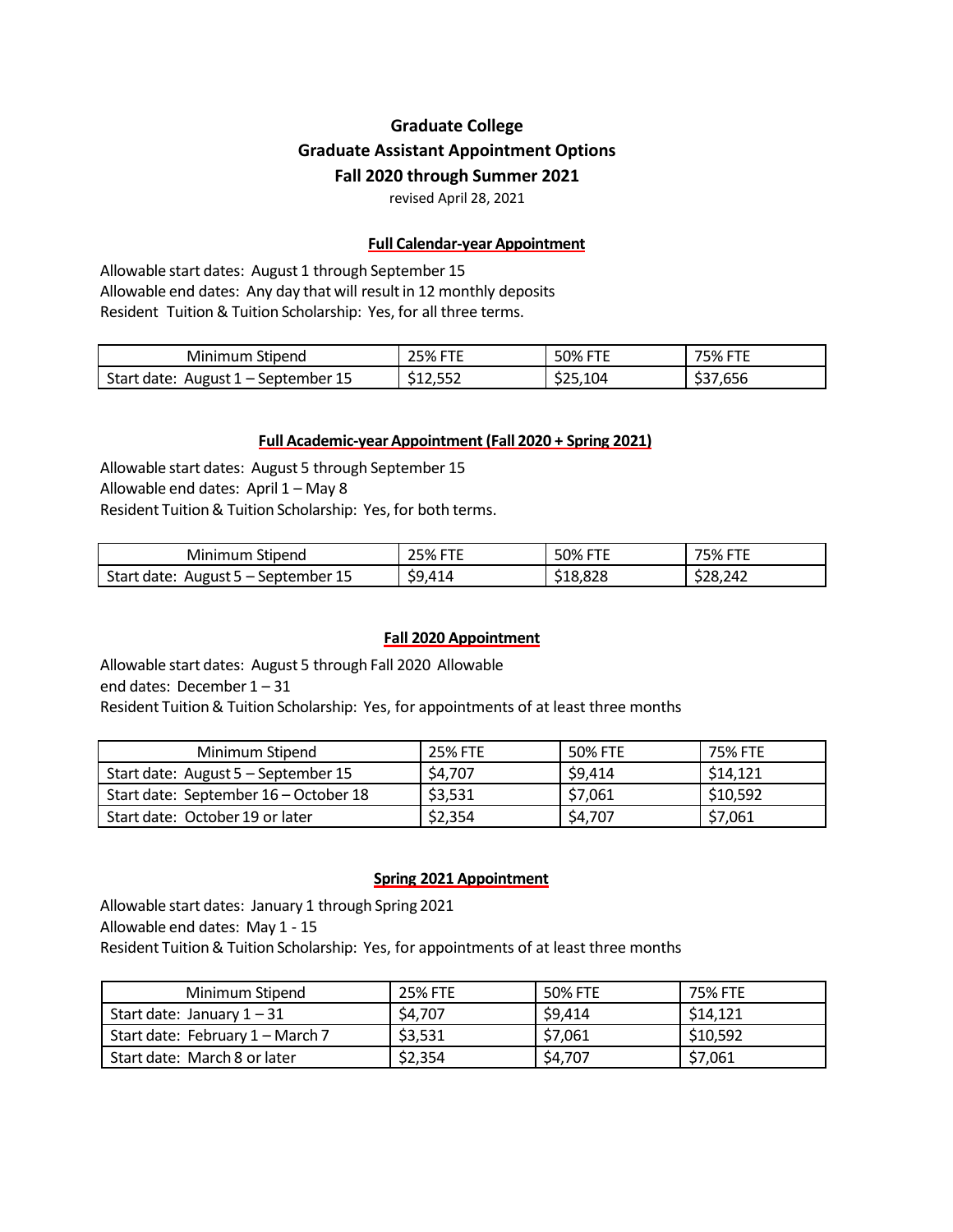#### **Entire Summer 2021 Appointment**

Allowable start dates: May 3 – 31 Allowable end dates: August  $2 - 15$ Resident Tuition and & Tuition Scholarship: Yes, for appointments of at least four weeks

| Stipend<br>"inimum .<br>MII                | ---<br>าг∩⁄<br>07ס<br>ر ے | ----<br>50% I<br>-<br>. .             | ----<br>75%<br>70<br>- |
|--------------------------------------------|---------------------------|---------------------------------------|------------------------|
| ີ<br>Star<br>May<br>date:<br>. .<br>ັ<br>ັ | \$3,138                   | $\sim$ $\sim$<br><b>. .</b><br>56.Z76 | ¢۹<br>414<br>--        |

# **May 16 – June 30 OR July 1 – August 15**

Allowable start dates: May 16 OR July 1

Allowable end dates: June 30 OR August 15

Resident Tuition and & Tuition Scholarship: Yes, for appointments of at least four weeks

Please note: Only one of the two options (May  $16 -$  June 30 or July  $1 -$  August 15) may be used when appointing students within the same supervisory organization (sup org). Full-summer appointments within the same sup org are not to be made with these options; use the Entire Summer option instead.

| Minimum Stipend                                                                                |  | 25% FTE   50% FTE   75% FTE |                       |
|------------------------------------------------------------------------------------------------|--|-----------------------------|-----------------------|
| Appointment Dates: May 16 – June 30 OR July 1 – August 15 (do not combine)   \$1,569   \$3,138 |  |                             | $\frac{1}{2}$ \$4,707 |

## **May 16 – July 31 OR June 1 – August 15**

Allowable start dates: May 16 OR June 1

Allowable end dates: July 31 OR August 15

Resident Tuition and & Tuition Scholarship: Yes, for appointments of at least four weeks

| Minimum Stipend                                           |         | 25% FTE   50% FTE | <b>75% FTE</b> |
|-----------------------------------------------------------|---------|-------------------|----------------|
| Appointment Dates: May 16 - July 31 OR June 1 - August 15 | \$2.615 | 55,230            | \$7,845        |

## **One or Two Summer 2021 Month(s)**

Allowable start dates: any date in May, June, or July Allowable end dates: must be one month after start date (Examples May 25 – June 24, July  $1 - 31$ , July  $8 -$  August 7, June  $10 -$  August 9) Resident Tuition& Tuition Scholarship: Yes

| <b>Minimum</b><br>Stipend                  | ---<br>25% | $50%$ H<br>---<br>. . | 75%<br>---- |
|--------------------------------------------|------------|-----------------------|-------------|
| month appointed <sup>.</sup><br><b>Per</b> | \$1.046    | \$2.092               | \$3.138     |

# **Graduating Students**

Appointments for students who intend to graduate during the period of an appointment require advanced planning by the faculty and student before an appointment is processed.

If a student has applied to graduate and has a final exam (defense) date approved by the Graduate College, they are eligible for an assistantship ending earlier than the allowable end dates. The assistantship end date must be on or after the final exam date, and extensions are not allowed. If an appointment is for the entire term, a student may elect to terminate once they have completed the final exam.